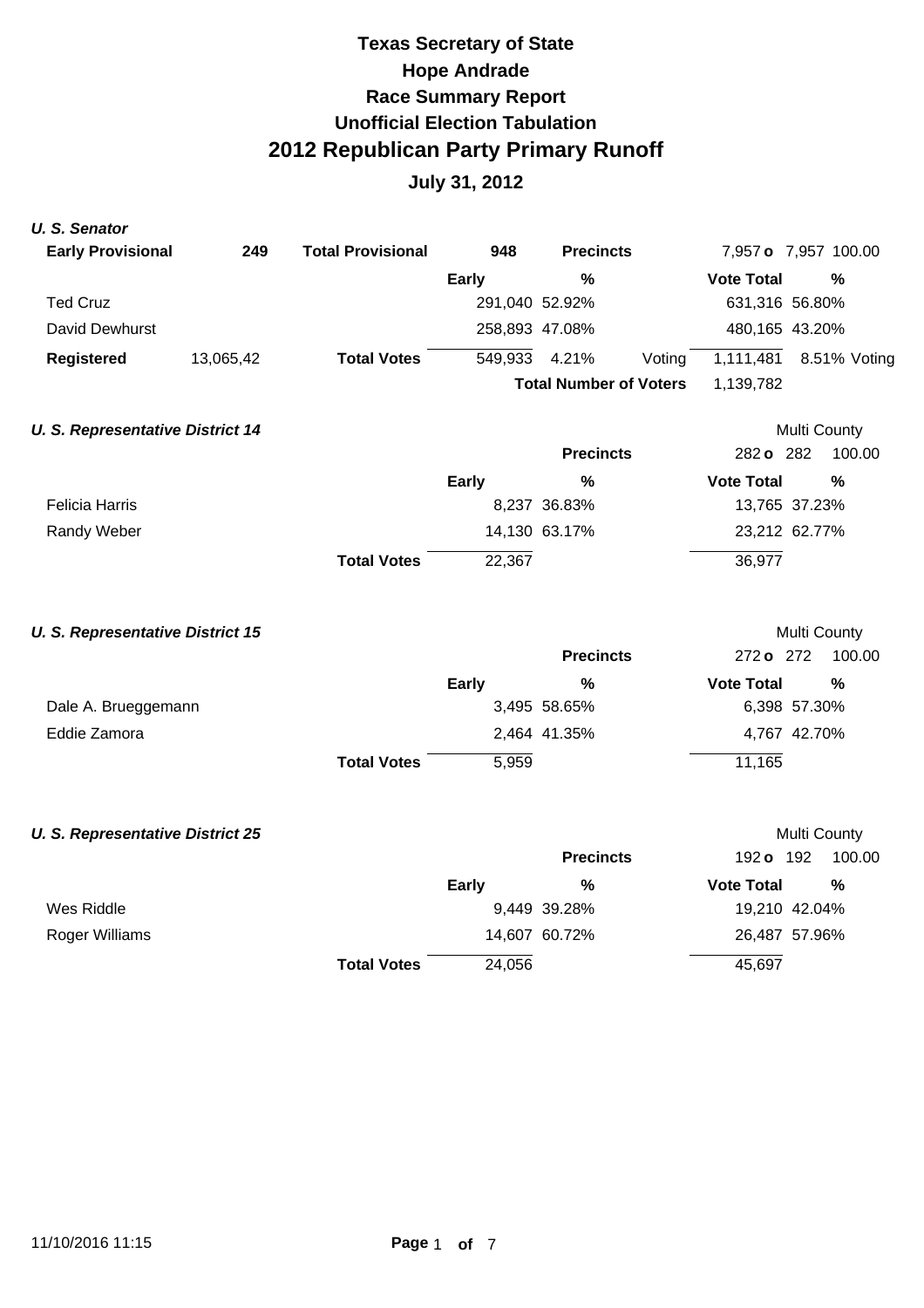| <b>U. S. Representative District 34</b>       |           |                          |                |                               |        |                   | Multi County         |
|-----------------------------------------------|-----------|--------------------------|----------------|-------------------------------|--------|-------------------|----------------------|
|                                               |           |                          |                | <b>Precincts</b>              |        | 208 o 208         | 100.00               |
|                                               |           |                          | <b>Early</b>   | $\frac{0}{0}$                 |        | <b>Vote Total</b> | $\frac{0}{0}$        |
| Jessica Puente Bradshaw                       |           |                          |                | 2,321 51.98%                  |        |                   | 5,308 55.34%         |
| Adela Garza                                   |           |                          |                | 2,144 48.02%                  |        |                   | 4,283 44.66%         |
|                                               |           | <b>Total Votes</b>       | 4,465          |                               |        | 9,591             |                      |
| <b>U. S. Representative District 36</b>       |           |                          |                |                               |        |                   | Multi County         |
|                                               |           |                          |                | <b>Precincts</b>              |        | 228 o 228         | 100.00               |
|                                               |           |                          | <b>Early</b>   | $\%$                          |        | <b>Vote Total</b> | $\%$                 |
| Steve Stockman                                |           |                          |                | 10,235 51.38%                 |        |                   | 21,427 55.26%        |
| Stephen Takach                                |           |                          |                | 9,687 48.62%                  |        |                   | 17,348 44.74%        |
|                                               |           | <b>Total Votes</b>       | 19,922         |                               |        | 38,775            |                      |
| <b>Railroad Commissioner</b>                  |           |                          |                |                               |        |                   |                      |
| <b>Early Provisional</b>                      | 249       | <b>Total Provisional</b> | 948            | <b>Precincts</b>              |        |                   | 7,957 o 7,957 100.00 |
|                                               |           |                          | <b>Early</b>   | %                             |        | <b>Vote Total</b> | %                    |
| <b>Warren Chisum</b>                          |           |                          |                | 193,426 38.84%                |        | 398,124 40.19%    |                      |
| Christi Craddick                              |           |                          | 304,631 61.16% |                               |        | 592,411 59.81%    |                      |
| <b>Registered</b>                             | 13,065,42 | <b>Total Votes</b>       | 498,057        | 3.81%                         | Voting | 990,535           | 7.58% Voting         |
|                                               |           |                          |                | <b>Total Number of Voters</b> |        | 1,139,782         |                      |
| <b>Railroad Commissioner - Unexpired Term</b> |           |                          |                |                               |        |                   |                      |
| <b>Early Provisional</b>                      | 249       | <b>Total Provisional</b> | 948            | <b>Precincts</b>              |        |                   | 7,957 o 7,957 100.00 |
|                                               |           |                          | <b>Early</b>   | $\frac{0}{0}$                 |        | <b>Vote Total</b> | $\frac{0}{0}$        |
| <b>Greg Parker</b>                            |           |                          |                | 168,056 35.56%                |        | 355,245 37.86%    |                      |
| Barry Smitherman - Incumbent                  |           |                          | 304,478 64.44% |                               |        | 583,022 62.14%    |                      |
| <b>Registered</b>                             | 13,065,42 | <b>Total Votes</b>       | 472,534        | 3.62%                         | Voting | 938,267           | 7.18% Voting         |
|                                               |           |                          |                | <b>Total Number of Voters</b> |        | 1,139,782         |                      |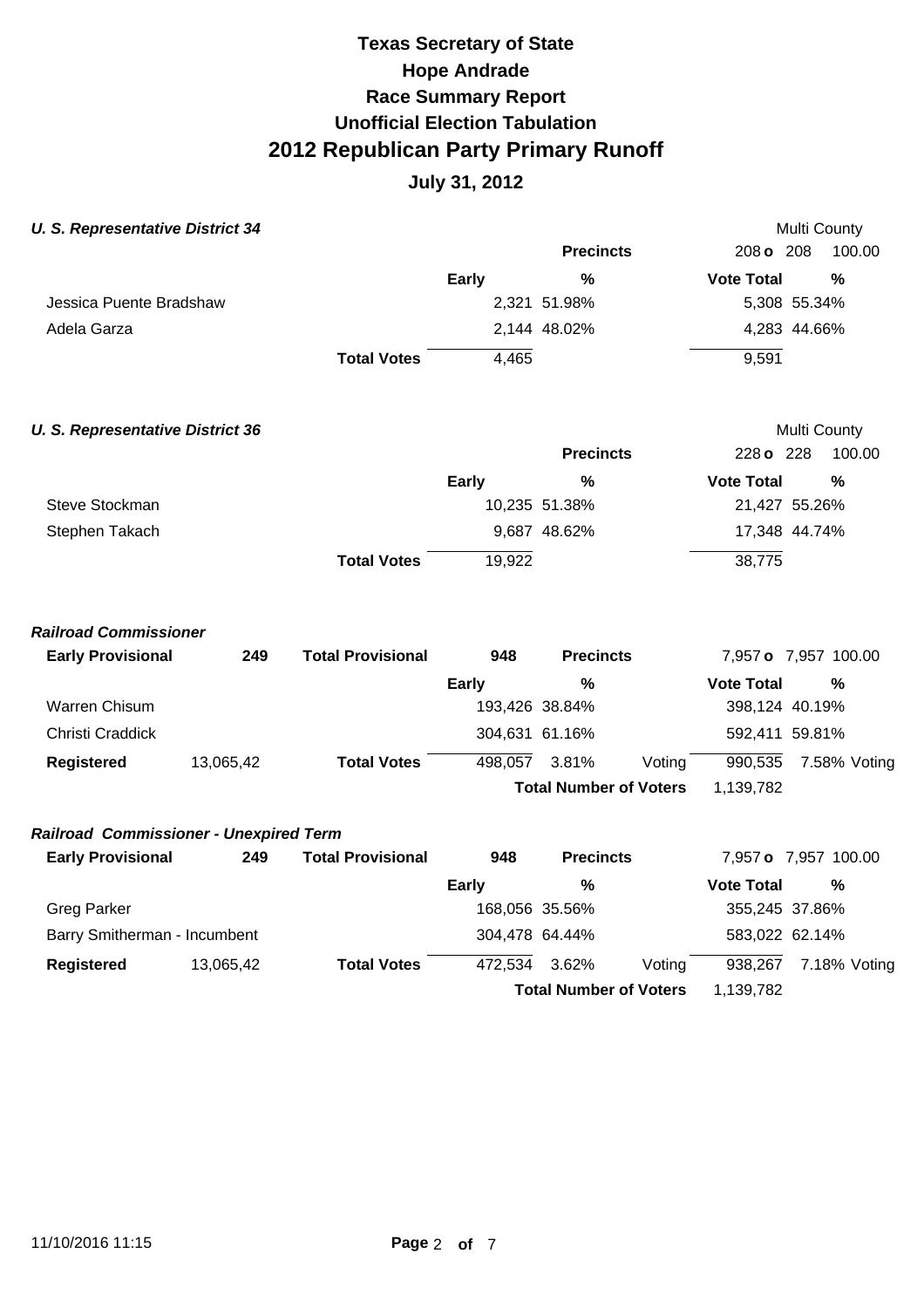| <b>Total Provisional</b> | 948                                                                                                                  | <b>Precincts</b>                | 7,957 o 7,957 100.00                                                                                                                                                                                        |
|--------------------------|----------------------------------------------------------------------------------------------------------------------|---------------------------------|-------------------------------------------------------------------------------------------------------------------------------------------------------------------------------------------------------------|
|                          | <b>Early</b>                                                                                                         | $\frac{9}{6}$                   | <b>Vote Total</b><br>%                                                                                                                                                                                      |
|                          |                                                                                                                      |                                 | 498,937 53.27%                                                                                                                                                                                              |
|                          |                                                                                                                      |                                 | 437,637 46.73%                                                                                                                                                                                              |
| <b>Total Votes</b>       |                                                                                                                      | 3.60%<br>Voting                 | 936,574<br>7.17% Voting                                                                                                                                                                                     |
|                          |                                                                                                                      |                                 | 1,139,782                                                                                                                                                                                                   |
|                          |                                                                                                                      |                                 | <b>Multi County</b>                                                                                                                                                                                         |
|                          |                                                                                                                      | <b>Precincts</b>                | 394 o 394<br>100.00                                                                                                                                                                                         |
|                          | <b>Early</b>                                                                                                         | %                               | <b>Vote Total</b><br>$\frac{0}{0}$                                                                                                                                                                          |
|                          |                                                                                                                      |                                 | 36,099 50.69%                                                                                                                                                                                               |
|                          |                                                                                                                      |                                 | 35,120 49.31%                                                                                                                                                                                               |
| <b>Total Votes</b>       | 33,239                                                                                                               |                                 | 71,219                                                                                                                                                                                                      |
|                          |                                                                                                                      |                                 | Multi County<br>481 o 481<br>100.00                                                                                                                                                                         |
|                          |                                                                                                                      |                                 |                                                                                                                                                                                                             |
|                          |                                                                                                                      |                                 | <b>Vote Total</b><br>$\frac{0}{0}$<br>44,070 60.35%                                                                                                                                                         |
|                          |                                                                                                                      |                                 | 28,960 39.65%                                                                                                                                                                                               |
|                          |                                                                                                                      |                                 |                                                                                                                                                                                                             |
|                          |                                                                                                                      |                                 | 73,030                                                                                                                                                                                                      |
|                          |                                                                                                                      |                                 | Multi County                                                                                                                                                                                                |
|                          |                                                                                                                      | <b>Precincts</b>                | 286 o 286<br>100.00                                                                                                                                                                                         |
|                          |                                                                                                                      | $\frac{0}{0}$                   | <b>Vote Total</b><br>$\frac{0}{0}$                                                                                                                                                                          |
|                          |                                                                                                                      |                                 | 45,292 66.16%                                                                                                                                                                                               |
|                          |                                                                                                                      |                                 | 23,168 33.84%                                                                                                                                                                                               |
| <b>Total Votes</b>       | 40,366                                                                                                               |                                 | 68,460                                                                                                                                                                                                      |
|                          | Member, State Board of Education, District 10<br>Member, State Board of Education, District 12<br><b>Total Votes</b> | Early<br>35,827<br><b>Early</b> | 258,088 54.81%<br>212,791 45.19%<br>470,879<br><b>Total Number of Voters</b><br>16,827 50.62%<br>16,412 49.38%<br><b>Precincts</b><br>%<br>21,513 60.05%<br>14,314 39.95%<br>26,772 66.32%<br>13,594 33.68% |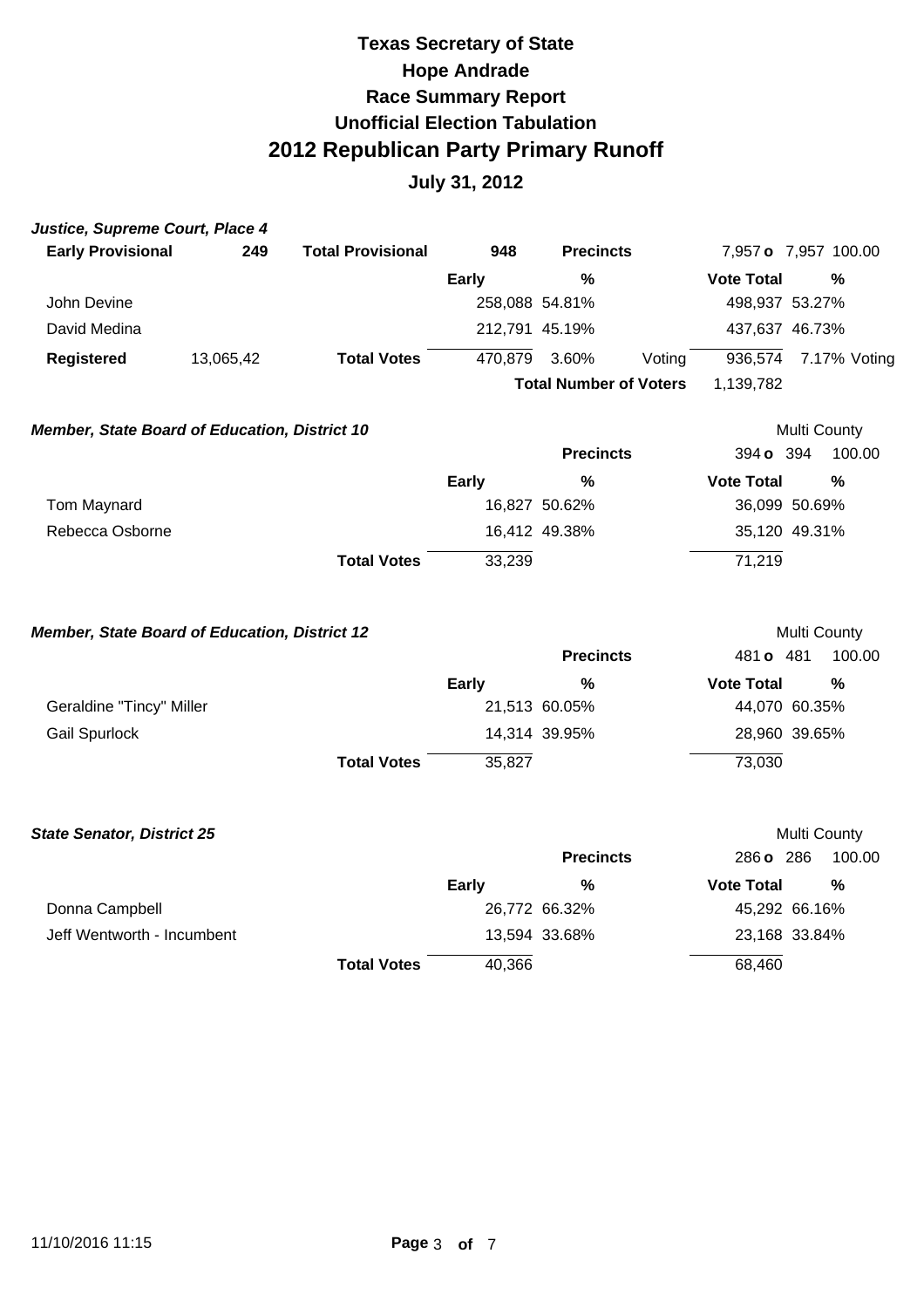| <b>State Representative District 11</b> |                    |              |                  | Multi County      |               |
|-----------------------------------------|--------------------|--------------|------------------|-------------------|---------------|
|                                         |                    |              | <b>Precincts</b> | 45 o 45           | 100.00        |
|                                         |                    | <b>Early</b> | $\%$             | <b>Vote Total</b> | %             |
| <b>Travis Clardy</b>                    |                    |              | 5,435 61.61%     | 8,184 51.15%      |               |
| Chuck Hopson                            |                    |              | 3,386 38.39%     | 7,817 48.85%      |               |
|                                         | <b>Total Votes</b> | 8,821        |                  | 16,001            |               |
| <b>State Representative District 12</b> |                    |              |                  | Multi County      |               |
|                                         |                    |              | <b>Precincts</b> | 98 o 98           | 100.00        |
|                                         |                    | <b>Early</b> | $\frac{0}{0}$    | <b>Vote Total</b> | $\frac{0}{0}$ |
| <b>Tucker Anderson</b>                  |                    |              | 1,570 47.46%     | 4,083 49.12%      |               |
| Kyle J. Kacal                           |                    |              | 1,738 52.54%     | 4,230 50.88%      |               |
|                                         | <b>Total Votes</b> | 3,308        |                  | 8,313             |               |
| <b>State Representative District 23</b> |                    |              |                  | Multi County      |               |
|                                         |                    |              | <b>Precincts</b> | 72 o 72           | 100.00        |
|                                         |                    | <b>Early</b> | %                | <b>Vote Total</b> | %             |
| Wayne Faircloth                         |                    |              | 2,875 58.06%     | 4,958 56.25%      |               |
| Wm. O. "Bill" Wallace                   |                    |              | 2,077 41.94%     | 3,856 43.75%      |               |
|                                         | <b>Total Votes</b> | 4,952        |                  | 8,814             |               |
| <b>State Representative District 24</b> |                    |              |                  |                   | Single County |
|                                         |                    |              | <b>Precincts</b> | 51 <b>o</b> 51    | 100.00        |
|                                         |                    | <b>Early</b> | %                | <b>Vote Total</b> | $\frac{0}{0}$ |
| Greg Bonnen                             |                    |              | 5,491 57.08%     | 8,578 57.73%      |               |
| <b>Ryan Sitton</b>                      |                    |              | 4,129 42.92%     | 6,281 42.27%      |               |
|                                         | <b>Total Votes</b> | 9,620        |                  | 14,859            |               |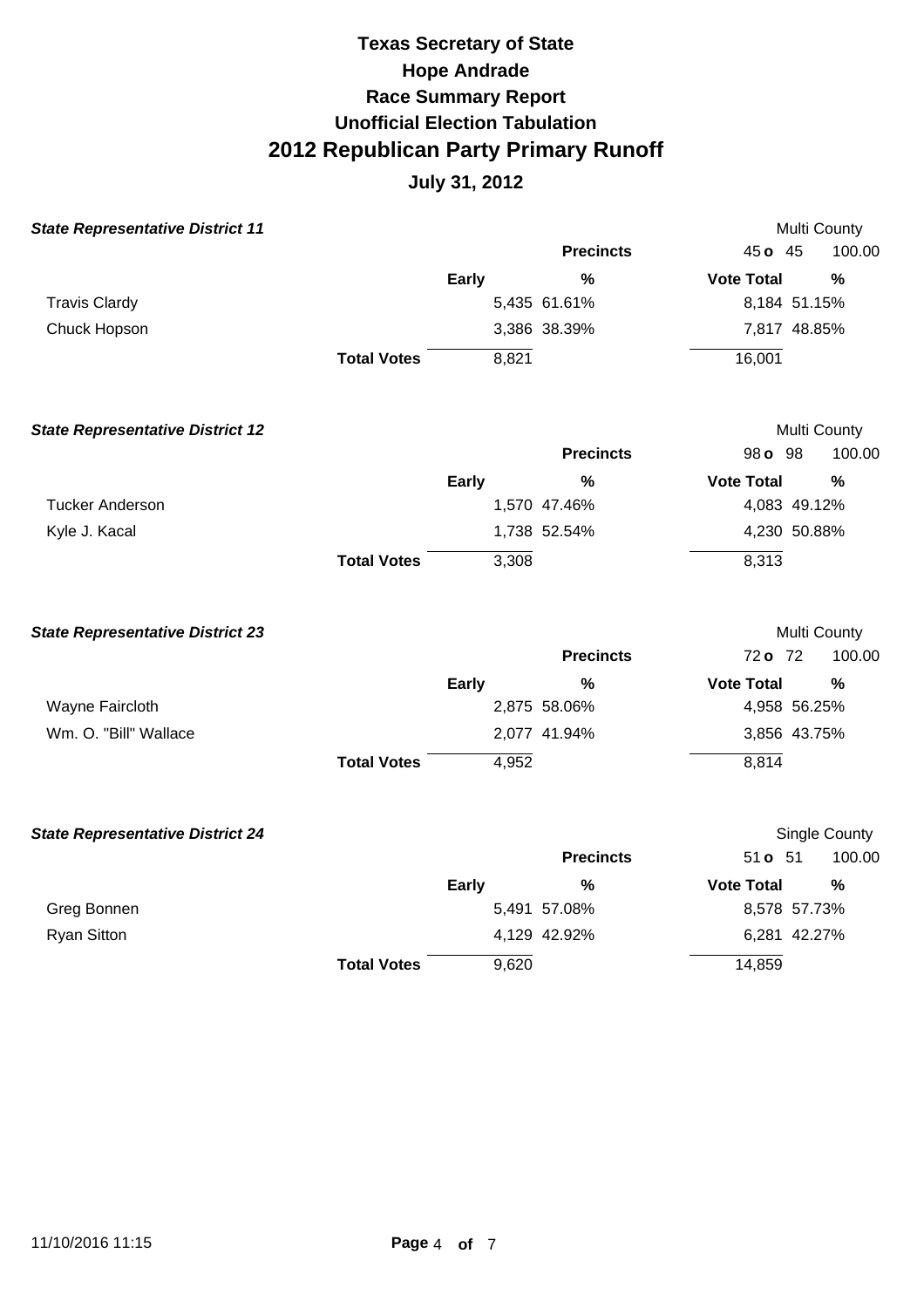| <b>State Representative District 26</b> |                    |              |                  |                   | <b>Single County</b> |
|-----------------------------------------|--------------------|--------------|------------------|-------------------|----------------------|
|                                         |                    |              | <b>Precincts</b> | 41 o 41           | 100.00               |
|                                         |                    | <b>Early</b> | $\%$             | <b>Vote Total</b> | $\%$                 |
| Jacquie Chaumette                       |                    |              | 2,523 41.02%     | 5,000 42.19%      |                      |
| <b>Rick Miller</b>                      |                    |              | 3,628 58.98%     | 6,851 57.81%      |                      |
|                                         | <b>Total Votes</b> | 6,151        |                  | 11,851            |                      |
| <b>State Representative District 43</b> |                    |              |                  |                   | Multi County         |
|                                         |                    |              | <b>Precincts</b> | 49 o 49           | 100.00               |
|                                         |                    | Early        | $\frac{0}{0}$    | <b>Vote Total</b> | $\frac{0}{0}$        |
| J.M. Lozano - Incumbent                 |                    |              | 1,475 52.87%     | 3,252 54.15%      |                      |
| Bill T. Wilson II                       |                    |              | 1,315 47.13%     | 2,754 45.85%      |                      |
|                                         | <b>Total Votes</b> | 2,790        |                  | 6,006             |                      |
| <b>State Representative District 59</b> |                    |              |                  |                   | Multi County         |
|                                         |                    |              | <b>Precincts</b> | 84 o 84           | 100.00               |
|                                         |                    | <b>Early</b> | $\frac{0}{0}$    | <b>Vote Total</b> | %                    |
| Sid Miller                              |                    |              | 4,303 45.61%     | 7,153 45.20%      |                      |
| J.D. Sheffield                          |                    |              | 5,131 54.39%     | 8,673 54.80%      |                      |
|                                         | <b>Total Votes</b> | 9,434        |                  | 15,826            |                      |
| <b>State Representative District 67</b> |                    |              |                  |                   | Single County        |
|                                         |                    |              | <b>Precincts</b> | 41 o 41           | 100.00               |
|                                         |                    | Early        | %                | <b>Vote Total</b> | %                    |
| Jon Cole                                |                    |              | 2,871 46.63%     | 4,840 46.61%      |                      |
| Jeff Leach                              |                    |              | 3,286 53.37%     | 5,545 53.39%      |                      |
|                                         | <b>Total Votes</b> | 6,157        |                  | 10,385            |                      |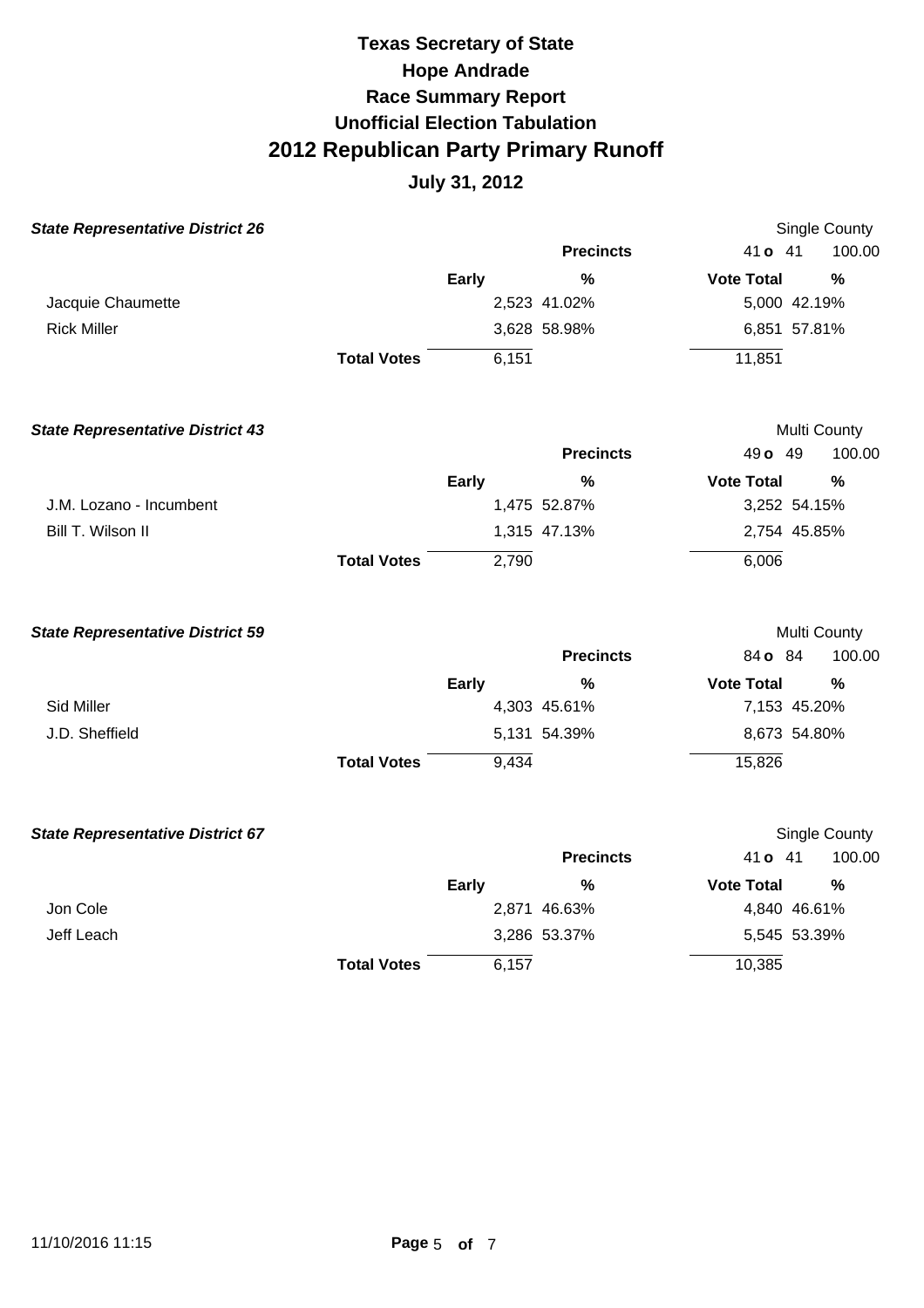| <b>State Representative District 68</b>  |                    |              |                  | Multi County                       |        |
|------------------------------------------|--------------------|--------------|------------------|------------------------------------|--------|
|                                          |                    |              | <b>Precincts</b> | 151 <b>o</b> 151                   | 100.00 |
|                                          |                    | <b>Early</b> | $\frac{0}{0}$    | <b>Vote Total</b><br>%             |        |
| <b>Trent McKnight</b>                    |                    |              | 2,848 46.74%     | 6,520 43.61%                       |        |
| <b>Drew Springer</b>                     |                    |              | 3,245 53.26%     | 8,429 56.39%                       |        |
|                                          | <b>Total Votes</b> | 6,093        |                  | 14,949                             |        |
| <b>State Representative District 88</b>  |                    |              |                  | Multi County                       |        |
|                                          |                    |              | <b>Precincts</b> | 123 o 123                          | 100.00 |
|                                          |                    | <b>Early</b> | $\frac{9}{6}$    | <b>Vote Total</b><br>$\frac{9}{6}$ |        |
| Ken King                                 |                    |              | 3,484 50.04%     | 7,541 53.99%                       |        |
| Jim Landtroop - Incumbent                |                    |              | 3,479 49.96%     | 6,426 46.01%                       |        |
|                                          | <b>Total Votes</b> | 6,963        |                  | 13,967                             |        |
| <b>State Representative District 91</b>  |                    |              |                  | Single County                      |        |
|                                          |                    |              | <b>Precincts</b> | 55 o 55                            | 100.00 |
|                                          |                    | <b>Early</b> | $\frac{0}{0}$    | <b>Vote Total</b><br>$\frac{0}{0}$ |        |
| Stephanie Klick                          |                    |              | 2,239 51.67%     | 4,670 53.82%                       |        |
| Kenneth M Ken Sapp                       |                    |              | 2,094 48.33%     | 4,007 46.18%                       |        |
|                                          | <b>Total Votes</b> | 4,333        |                  | 8,677                              |        |
| <b>State Representative District 114</b> |                    |              |                  | Single County                      |        |
|                                          |                    |              | <b>Precincts</b> | 68 o 68                            | 100.00 |
|                                          |                    | <b>Early</b> | $\frac{0}{0}$    | <b>Vote Total</b><br>$\frac{9}{6}$ |        |
| <b>Bill Keffer</b>                       |                    |              | 2,457 45.70%     | 5,680 48.23%                       |        |
| Jason Villalba                           |                    |              | 2,919 54.30%     | 6,098 51.77%                       |        |
|                                          | <b>Total Votes</b> | 5,376        |                  | 11,778                             |        |